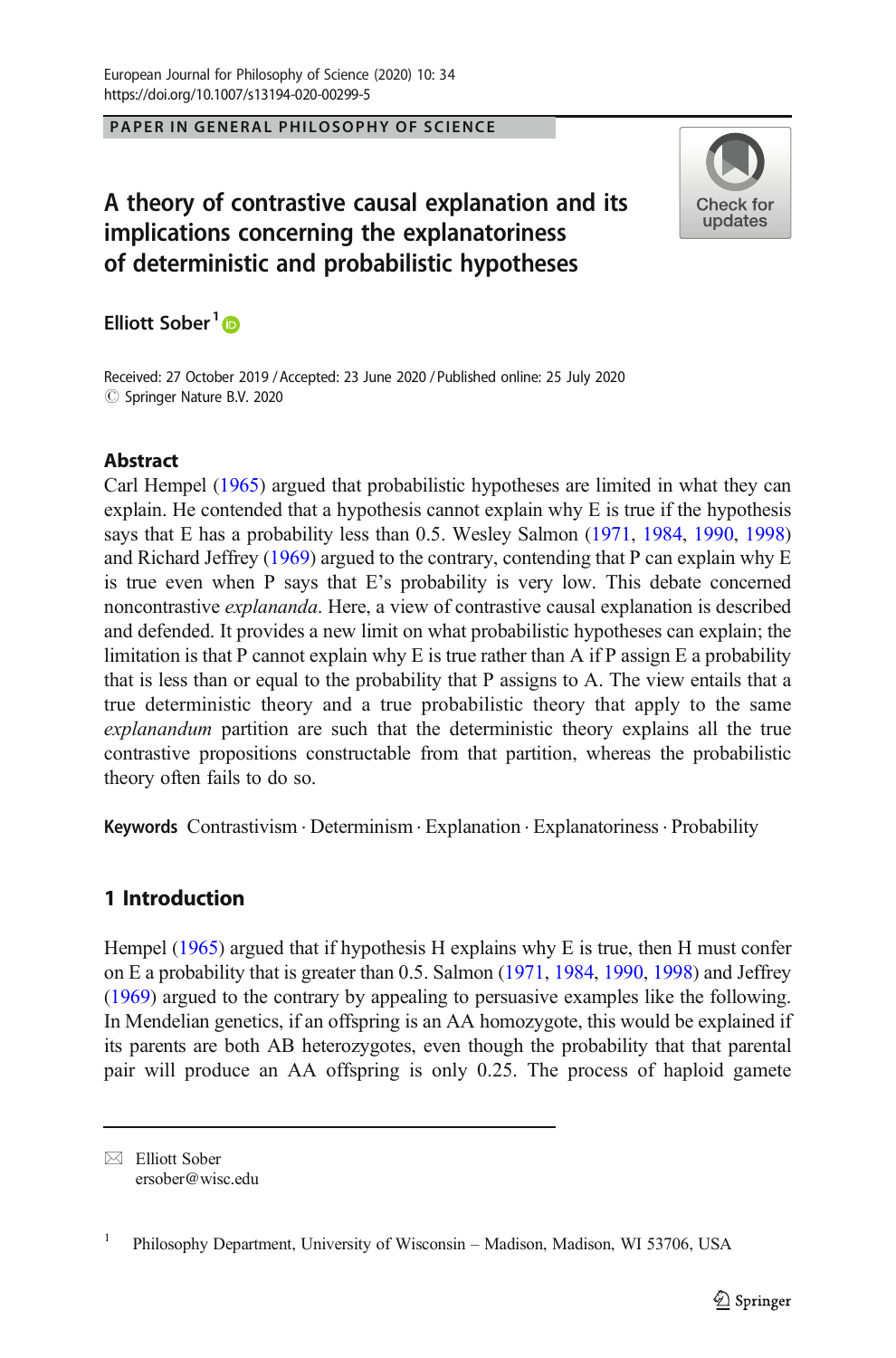formation and the coming together of sperm and egg in reproduction to form a diploid embryo is doing the explaining. I think that Salmon and Jeffrey were right and Hempel was wrong here, and I will assume that that is true in what follows.

The question concerning what a probabilistic theory can explain is different from a second question: if probabilistic theory P and deterministic theory D both explain why E is true, does the deterministic theory provide the better explanation? Jeffrey ([1969](#page-14-0)) and Salmon [\(1971](#page-14-0), [1984](#page-14-0), [1990,](#page-14-0) [1998\)](#page-14-0) took a stand on this second question as well. They were "egalitarians," claiming that a theory that says that a given *explanandum* has a low probability can be just as explanatory as a theory that says that that *explanandum* has a high probability. Strevens ([2000](#page-14-0), [2008](#page-14-0)) argues for the contrary position (i.e., for "elitism") by presenting historical case studies. Clatterbuck [\(forthcoming](#page-13-0)) rightly criticizes Strevens's argument. The main problem discussed in what follows is neutral on the starting question of this paragraph, which assumes that D and P each explain E and asks which explanation is better. I'll touch on it briefly, but my main task is to describe a type of proposition that true deterministic theories *always* explain, but which true probabilistic theories often cannot explain at all.

The propositions I have in mind are contrastive; they assert that E is true rather than A. Dretske [\(1972\)](#page-13-0), Van Fraassen ([1980](#page-14-0)), and Garfinkel ([1981](#page-13-0)) argued that all explanations are contrastive. Their idea can be conveyed, well enough, by an example from Garfinkel. To explain why *Willy Sutton robbed banks*, you need to explain why that proposition, rather than an alternative proposition, is true. There are multiple options for that alternative from which to choose. For example, you might seek to explain why,

Willy robbed *banks* rather than candy stores,

or why,

Willy *robbed* banks rather than painting them pink,

or why,

Willy rather than Sue robbed banks.

Each of these propositions is contrastive; each contrasts a proposition said to be true with a proposition said to be false. The thesis that explanation is contrastive says this: if E is a noncontrastive proposition, an explanation of why E is true must explain why E is true rather than some contrasting alternative A, and there are multiple choices for what that contrasting alternative might be. $<sup>1</sup>$  Different choices of alternative constitute</sup> different explanatory problems. As the Willy Sutton examples suggest, asking why a proposition rather than its negation is true often fails to identify a definite question; typically, E and A are contraries, not contradictories.<sup>2</sup> In what follows, I'll focus on

 $1$  There is a second contrastive thesis about explanation; it concerns the *explanans*, not the *explanandum*: Is the question of whether hypothesis H explains why E is true rather than A incomplete until H is contrasted

with an alternative hypothesis? I'm inclined to think that the answer is no, but will not discuss this issue here.  $2^2$  Existence claims are exceptions; the question of why there are some tigers rather than none at all i posed (Sober [1986\)](#page-14-0).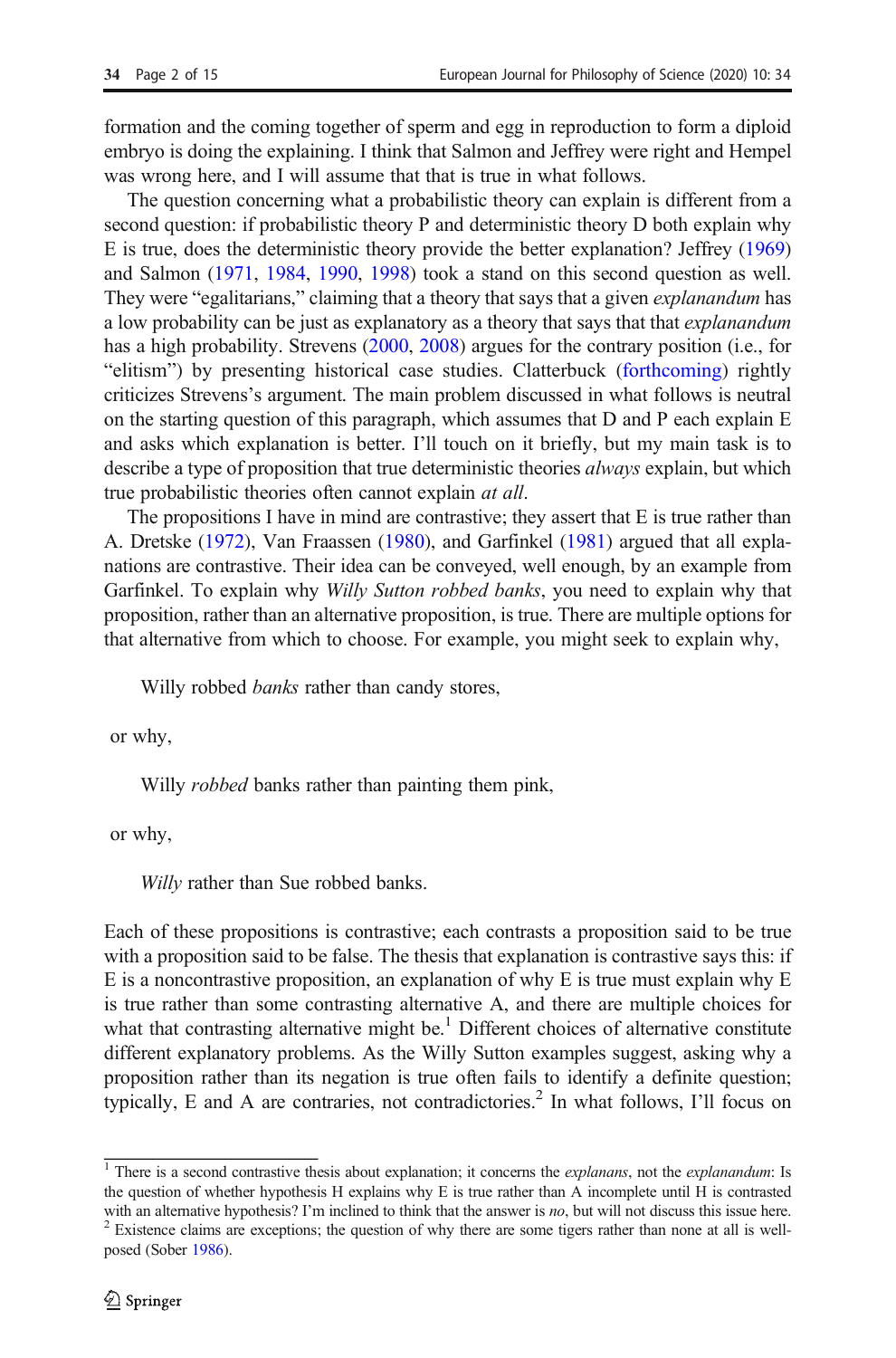causal explanations that address contrastive explananda; I will not assume that all explanations are contrastive, nor that all explanations are causal.

Although Salmon and Jeffrey put probabilistic and deterministic explanations on a par, a difference in their explanatoriness can be found in connection with contrastive causal explanations. My main thesis is this:

When a true deterministic causal hypothesis D and a true probability hypothesis P both apply to the same *explanandum* partition, D explains every true contrastive proposition constructed from that partition, whereas P often does not.

The concept of an *explanandum* partition and the concept of a hypothesis's applying to a partition will be clarified in due course.

Some groundwork is needed before I can argue for this main thesis. In Section 2, I discuss the conflict that several philosophers have seen between contrastivism and the thesis that P can explain E even though P says that E was very improbable. In Section [3,](#page-3-0) I criticize three proposals concerning what it is to explain why E is true rather than A. In Section [4](#page-6-0), I present and defend a view of what a contrastive causal explanation amounts to, which I call CON. In Section [5,](#page-8-0) I use CON to defend my main thesis. I discuss that thesis in Section [6](#page-10-0), and offer some concluding comments in Section [7.](#page-13-0)

#### 2 Does Contrastivism conflict with egalitarianism?

Although Salmon [\(1984](#page-14-0), [1990](#page-14-0), [1998\)](#page-14-0) contends that an explanation of E can say that E was very improbable, he opposes the view that all explanations must have contrastive explananda. Here's the sort of example that moves him: You sample from an urn with the result that the ball you draw is green. What explains this result? Salmon thinks this outcome is explained by the fact (if it is a fact) that you drew at random from an urn in which 20% of the balls are green and the rest are red. He thinks, in addition, that the composition of the urn does not explain why you drew a green ball rather than a red one. I agree with both these judgments, but I think they pose no threat to contrastivism. To explain why the ball you drew was green, contrastivism requires that a contrasting alternative be supplied, but it is no commitment of that ism that the alternative must be the drawing of a red ball. A different contrast to consider is drawing a ball that is purple. This allows you to conclude that the 20%Green−80%Red composition of the urn explains why the ball you drew was green rather than purple.<sup>3</sup>

One might object that it isn't legitimate to consider the possibility that the ball is purple because the hypothesis that 20% of the balls are Green and 80% are Red doesn't call the purple possibility to mind. My reply is that the hypothesis *entails* that the probability is zero that the ball is purple, and that what comes to mind is a psychological matter that has no place in an "ontic" approach to explanation of the sort that Salmon [\(1990\)](#page-14-0) embraced, and which I am assuming in this paper.

 $\frac{3}{3}$  Hitchcock [\(1999\)](#page-14-0) presents textual evidence that Lewis [\(1986\)](#page-14-0), Railton [\(1981](#page-14-0)), and Salmon [\(1984\)](#page-14-0) believed that contrastivism about explanation entails that explanations must be deterministic. Hitchcock argues that this does not follow, as does Ylikoski [\(2001\)](#page-14-0).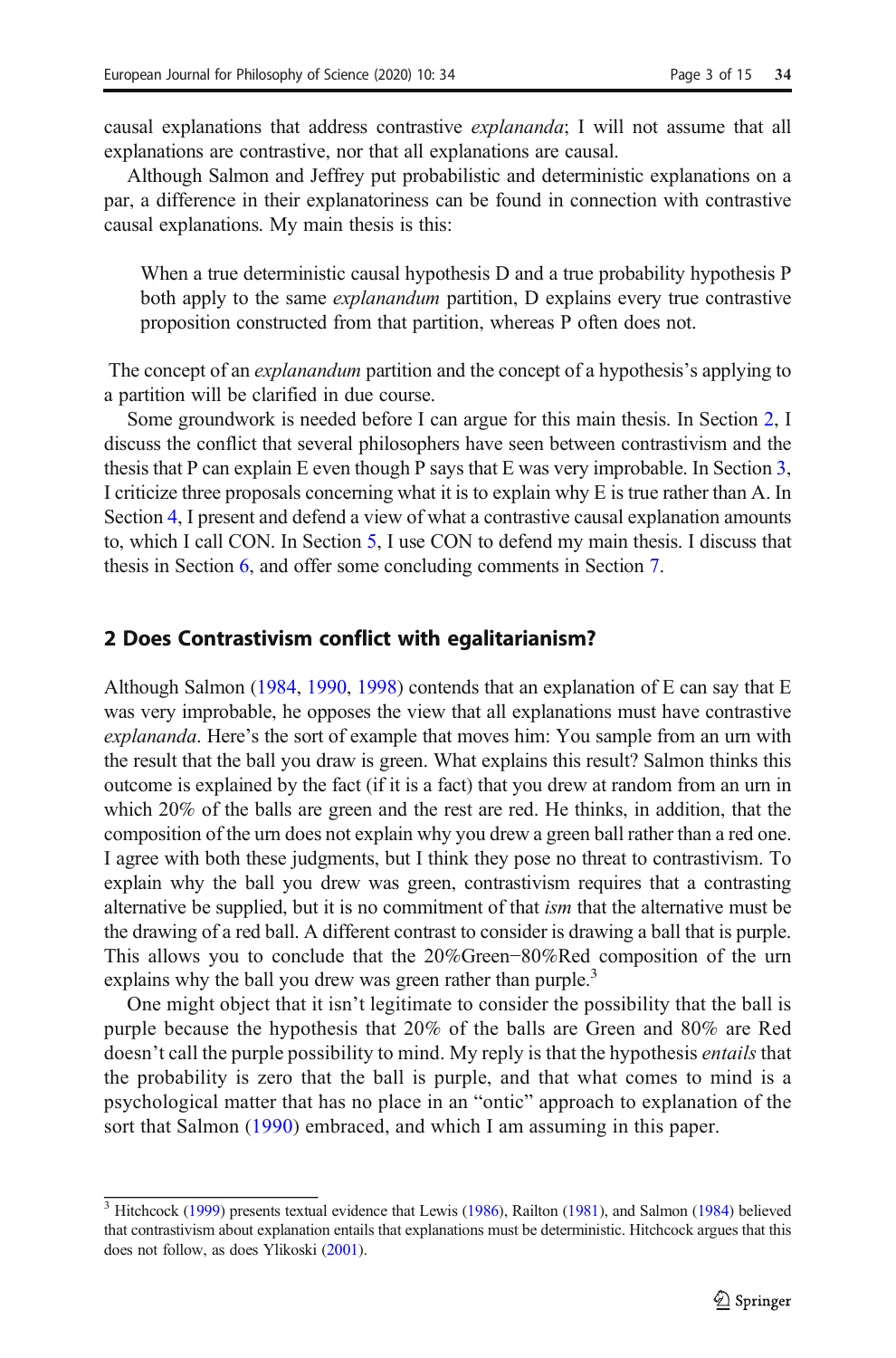# <span id="page-3-0"></span>3 Three interpretations of what it takes to explain why E is true rather than a

Before comparing how a deterministic and a probabilistic theory answer the question "Why is E true rather than A?" we need to get clear on what this why-question means. A good place to begin is the following thesis:

(DEF) X explains why E is true rather than A precisely when X explains why E&notA is true.

DEF is deflationary, in that it equates explaining a contrastive proposition with explaining a noncontrastive conjunction. Even so, DEF seems to preserve the contrastivist idea that the explanation of why E is true rather than A can differ from the explanation of why E is true rather than B; DEF says that these explanations are distinct when E&notA and E&notB are not equivalent.

That said, DEF is defective when E, A, and B form a partition (meaning that the three propositions are pair-wise incompatible and jointly exhaustive). If explaining why E is true rather than A is equivalent to explaining why E&notA, and given that this conjunction is equivalent to E&(EvB), it follows from DEF that you can explain why E is true rather A just by explaining E. Similarly, if explaining why E is true rather than B is equivalent to explaining why E&notB, and given that this conjunction is equivalent to  $E&EvA$ , it follows from DEF that you can explain why E is true rather than B just by explaining E. Two problems for DEF thereby arise. First, if E is noncontrastive, "explaining why E is true" is often an incompletely specified task. Secondly, the propositions that explain why E is true rather than A often need to differ from the propositions that explain why E is true rather than B. For example, the explanation of why Willy robbed the bank rather than the candy store may be that the bank had more money on hand than the candy store did, while the explanation of why Willy robbed the bank rather than the bar may be that bar owners have weapons at hand that they are willing to use, whereas bank tellers do not. The task of explaining why E is true rather than A does not reduce to the task of explaining why E& not A, so long as E and A are exclusive but not exhaustive.

Lipton's [\(1993\)](#page-14-0) approach to understanding the question "Why is E true rather than A?" is more satisfactory. He begins with a simple example (p. 76) − the question of why Jones rather than Smith has paresis. Lipton's answer is that only Jones had tertiary syphilis.<sup>4</sup> Lipton uses this example to motivate a general thesis, which he formulates as follows (I've adjusted his notation):

(L) To explain why E rather than A, you need to find a causal difference between E and not-A, consisting of a cause of E and the absence of a corresponding event in the history of not-A.

Lipton's L thesis looks good when it is applied to his Jones/Smith example, but matters change when other examples are considered. For example, consider the question of

<sup>4</sup> Lipton's example is inspired by Scriven's ([1959](#page-14-0)) introduction of paresis and syphilis into philosophical discussion of explanation. Only a minority of people with tertiary syphilis develop paresis, but only those suffering from tertiary syphilis can develop paresis. Scriven does not discuss the contrastive task of explaining why E is true rather than A.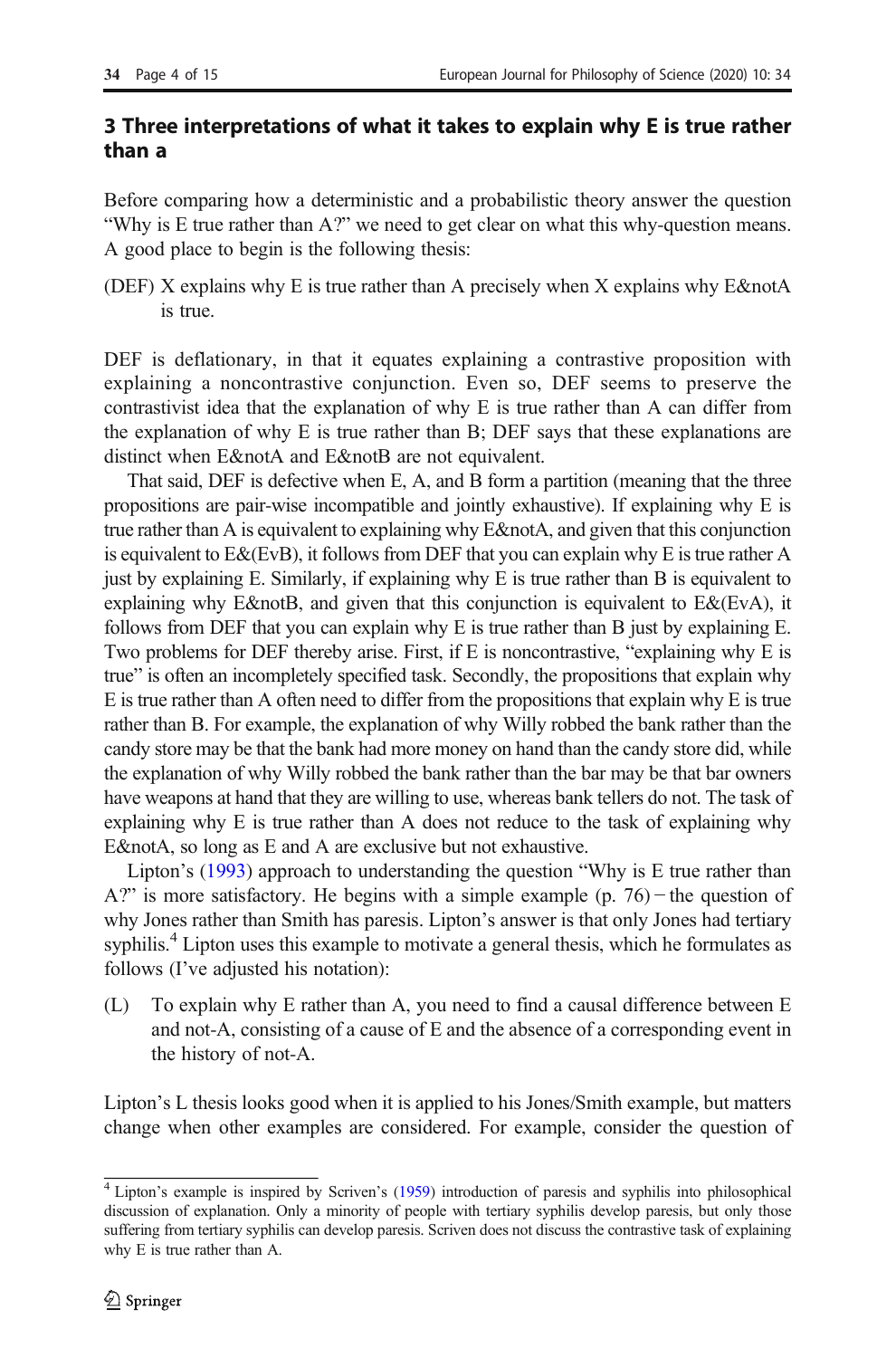why a coin landed heads rather than tails. If the coin is heavily biased in favor of heads, you have an answer. The bias of the coin explains both why the coin landed heads and why it failed to land tails. And one explanation for why Willy robbed the bank rather than the candy store is that he believed that the bank had more money than the candy store, and he wanted to maximize his cash flow.

In the paresis example, the explanation that Lipton constructs cites two separate and causally independent histories for Jones and Smith. In the coin-tossing example and the example about Willy's choice of bank over candy store, a common cause does the explaining. So L's separate-cause pattern is right for some why-questions, but wrong for others. Which pattern is right depends on facts specific to the problem at hand. For example, why did Willy rather than Sue rob the bank? The answer may be that they were members of the same gang and they tossed a coin, with heads meaning that Willy would rob the bank and tails meaning that Sue would do the deed, and the coin landed heads. Here we have the common cause pattern. But now consider an alternative story. Willy and Sue never knew each other, Willy decided to rob the bank, but Sue never even considered robbing a bank. Here we have the separate cause pattern described by L. Since background information is *always* relevant to deciding whether the question of why E is true rather than A should be answered by citing separate causes or by invoking a common cause, it follows that the contrastive why-question by itself does not settle which pattern is right.

Lipton's principle L proposes a necessary condition for answering a contrastive whyquestion, and I have tried to show that the condition isn't necessary. Sober [\(1986,](#page-14-0) p. 145) makes the complementary mistake, claiming that "Why is E true rather than A?" presupposes that E and notA have a common cause. Lipton's Jones/Smith example shows that that is wrong too. For all I've said, Lipton's condition and Sober's may each be sufficient. If so, maybe a necessary *and* sufficient condition can be described that subsumes the separate cause and the common cause patterns as special cases. I'll explore that possibility in the next section.

The third account I want to discuss of what explaining why E is true rather than A amounts to is developed by Hitchcock ([1999](#page-14-0)). He says that "X is explanatorily relevant to the contrastive question 'Why E rather than A?' when  $Pr(E|X \& B \& (EvA)) \neq Pr_b(E)$ B & (EvA)) (p. 587)."<sup>5</sup> Hitchcock (p. 601) says that the "v" in this expression represents the exclusive or. B represents background assumptions. Hitchcock's probability condition can be simplified by baking B into the probability function and writing.

(H)  $Pr_B(E \mid X \& (EvA)) \neq Pr_B(E \mid (EvA)).$ 

Notice Hitchcock's wording; he states a sufficient condition for X's being relevant to a question, not a sufficient condition for X's explaining why E rather than A. Hitchcock [\(1999\)](#page-14-0) thinks these are equivalent (as does Humphreys [1989](#page-14-0)), but I disagree. Hitchcock's H is equivalent to:

(H')  $Pr_B(A \mid X \& (EvA)) \neq Pr_B(A \mid (EvA)).$ 

Putting H and H′ side-by-side shows that Hitchcock's account does not require an explanation of why E is true rather than A to describe a respect in which E differs from

 $\frac{5}{3}$  Whenever I use a probability function, the arguments of that function should be understood as elements of an algebra on some exhaustive set of possibilities, and all conditional probabilities are calculated via the ratio formula.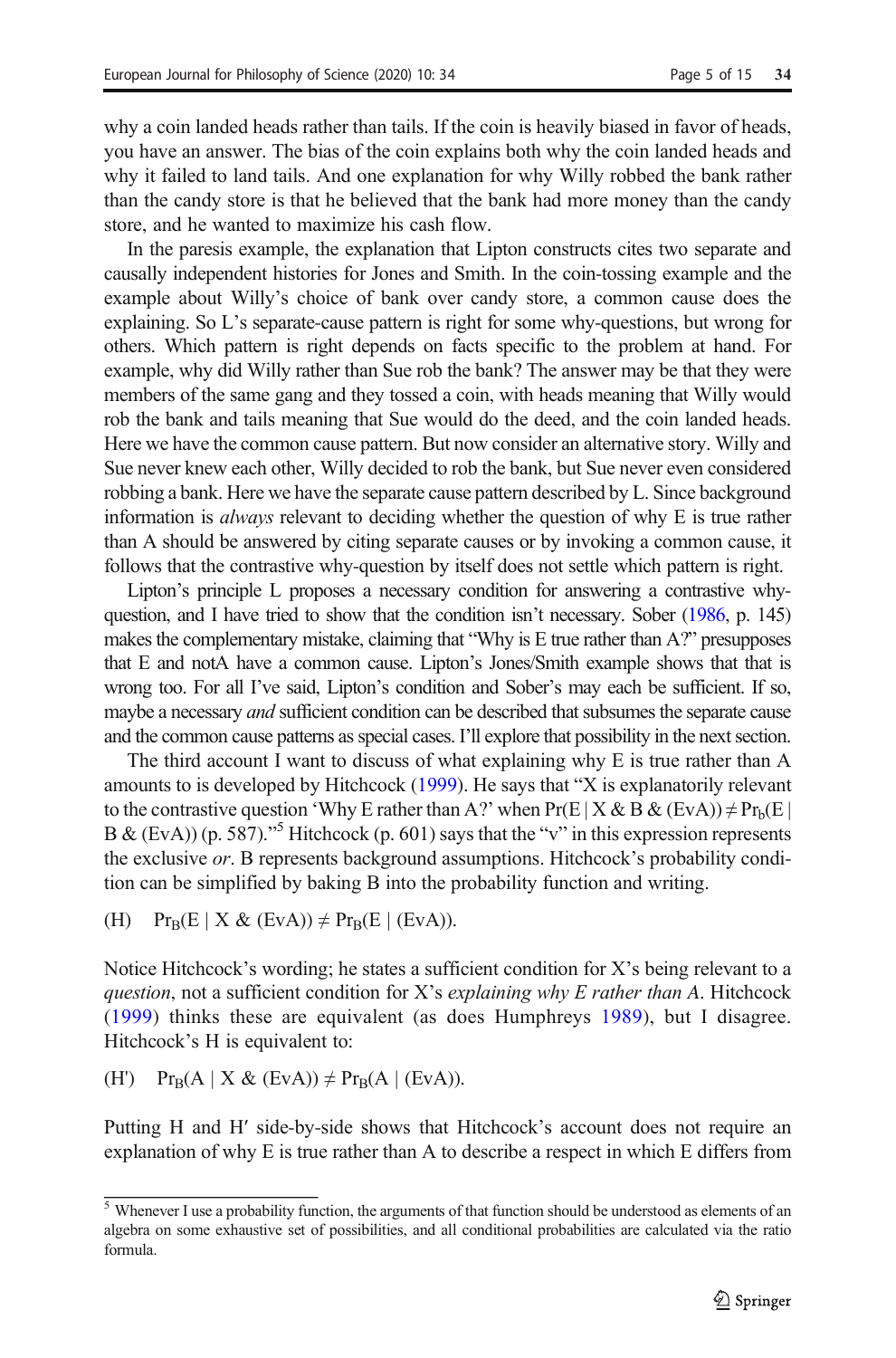A that goes beyond the fact that E is true and A is false. Rather, H and H′ describe how E and A are the same; under the assumption that EvA is true, E and A each have their probabilities changed by X. However, explaining why E is true rather than A requires you to cite a factor that distinguishes E from A, other than the mere fact that E is true and A is false (Sober [1986;](#page-14-0) Ylikoski [2001\)](#page-14-0). Even if Hitchcock is right about explanatory *relevance*, the explanatory relevance of X to the question of why E is true rather than A is not enough for X to explain why E is true rather than A.

Although Hitchcock's use of "when" rather than "precisely when" in the quoted passage indicates that he is offering only a sufficient condition, he later summarizes his view like this: "To provide a contrastive explanation is to provide information that is explanatorily relevant to the *explanandum*, given the presupposition that is expressed by the contrast (p. 608)." As before, Hitchcock is glossing explanatory relevance in terms of probabilistic relevance, but here he is proposing a necessary and sufficient condition.

Why does Hitchcock think that the explanatory relevance of X to the question "Why" is E true rather than A?" should be decided by comparing probabilities that both conditionalize on EvA? Hitchcock  $(p. 602)$  says that EvA is the presupposition that is "relevant" to the explanatory question. But why is it and it alone the right presupposition on which to conditionalize? H might be the right criterion if the proposed  $explanans$  included the assertion that  $X$  is true and  $E$  and  $A$  are the only possible outcomes of the process described by X. However, if there are more possibilities than just E and A, the H criterion is inappropriate and one then might want to conditionalize on a disjunction that is logically weaker than  $EvA<sup>6</sup>$ . The more general point is that the choice of propositions one should conditionalize on in deciding about the explanatory relevance of X to the question of why E is true rather than A depends on the details of what X says. The why-question by itself doesn't settle this. You can *ask* why Willy robbed banks rather than candy stores without assuming that those were his only two possibilities concerning what to rob. Ditto for answering the question. Notice that "Willy robbed banks rather than candy stores" is compatible with "Willy robbed banks rather than candy stores, and he robbed banks rather than bars."7

My suggestion  $-$  that statement S's presupposing T does not entail that T must be part of the explanation of why S is true – gains further credence from a Strawsonian view of presupposition.<sup>8</sup> Strawson ([1952](#page-14-0)) maintained that statement S presupposes T precisely when T must be true if S is to be either true or false. This idea does not say anything about what it takes for a question to

<sup>&</sup>lt;sup>6</sup> There are nontrivial probability distributions on which "Pr<sub>B</sub>(E | X & (EvA))  $\neq$  Pr<sub>B</sub>(E | (EvA))" and Pr<sub>B</sub>(E | X  $\&$  (EvAvF))  $\neq$  Pr(E | EvAvF)" have different truth values. My thanks to William Roche for finding examples

on *Mathematica*. <sup>7</sup> Here I disagree with the claim made in Sober ([1986](#page-14-0), p. 144) that the disjunction EvA is "insertable" into an explanation of why is E true rather than A, where "insertable" is a term of permission, not obligation. I think there is no such blanket permission.

<sup>8</sup> I bring this up even though Hitchcock does not reference Strawson and says that his ideas on presupposition are broadly consonant with those of Stalnaker [\(1973\)](#page-14-0) and Lewis [\(1983\)](#page-14-0). Hitchcock also says that his ideas about presupposition are neutral on the question of whether presupposition is a semantic or a pragmatic concept. Indeed he seems to like both approaches; he talks about what a question presupposes and also about what a *person* presupposes when he or she asks a question. However, the work that Hitchcock does with the concept of presupposition is resolutely centered on the semantics. His theory describes what a why-question presupposes, and he proposes a test for whether a given proposition answers a why-question.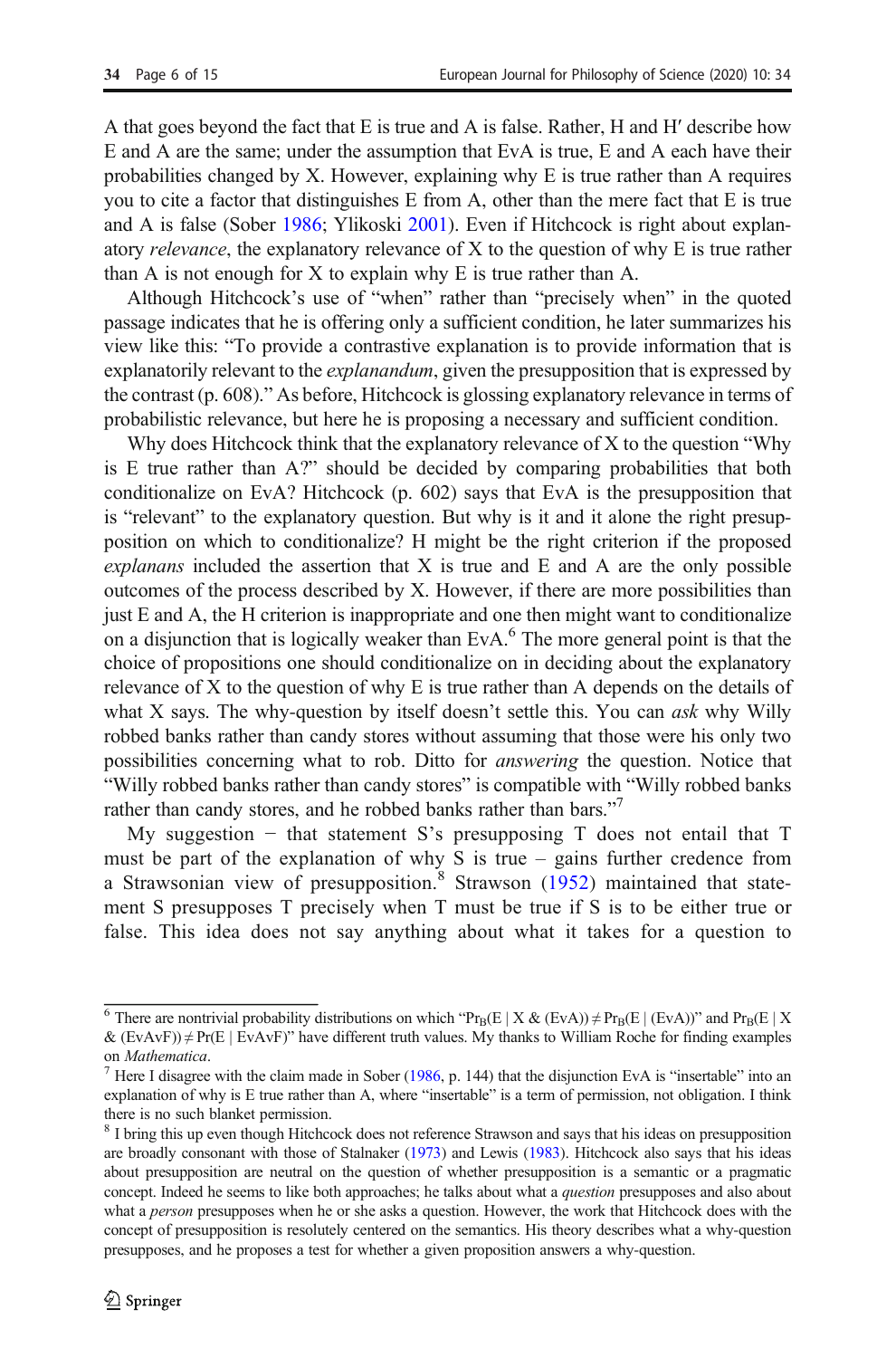<span id="page-6-0"></span>presuppose that T is true, but that deficiency is easily remedied by the following proposal:

(Q)) The question "why is E true rather than A?" presupposes the same propositions that the statement "E is true rather than A" presupposes.

When a presupposition of a question is false, the question has no answer, and the question should be rejected; the question might then be said "to not arise" or "to not be in order" (Bromberger [1966](#page-13-0); Van Fraassen [1980\)](#page-14-0).

Strawson's theory of presupposition entails the following principle:

(PRESUP) If S presupposes T, and T entails C, then S presupposes  $C^9$ .

The statement "E is true rather than A" presupposes that  $E&notA$  is true, so PRESUP indicates that the quoted statement also presupposes all consequences of E&notA. This means that the contrastive statement presupposes  $E$ , notA, EvA, EvnotA, notEvA, EvF, EvAvF, and so on. Given the Q proposal and the Strawsonian picture of presupposition, Hitchcock was right to say that the question "why is E true rather than A?" presupposes that EvA is true. His mistake was in thinking that the EvA presupposition must be conditionalized on in deciding whether X answers the why-question.

# 4 Con

The previous discussion of the deflationary theory DEF, Lipton's L, and Hitchcock's H sets the stage for the following proposal:

(CON) X provides a causal explanation of why E is true rather than A if and only if X, E, and notA are all true, X adequately describes events or processes that cause E to be true and also cause notA to be true, and  $Pr_x(E) > Pr_x(A)$ .<sup>10,11</sup>

X may itself be a contrastive statement, but my interest in what follows concerns contrasts in the explanandum, not in the explanans. X may describe a common cause or a pair of separate causes (or both). CON leaves open whether E is a deterministic or a probabilistic outcome of the events or processes that X describes. However, for X to explain why E is true rather than A, X must entail that E is a possible outcome of the event or process that X describes. In contrast, X need

 $9$  This principle holds for nonStrawsonian accounts of presupposition, provided that they say that S presupposes P precisely when something "bad" happens to S if P is false. It is up to a theory of presupposition to say what that bad outcome is; one option is to say that "bad" means that S is false; another is to say that "bad" means that S is nonsensical.

<sup>&</sup>lt;sup>10</sup> Here I write "Pr<sub>x</sub>(E)" rather than "Pr(E|X)" because the standard definition of conditional probability says that  $Pr(E|X) = Pr(E\&X)/Pr(X)$  if  $Pr(X) > 0$ . I want to be able to talk about the probabilities that hypotheses confer on *explanandum* propositions without having to assign probabilities to the hypotheses themselves. The subscript notation is used by Royall ([1997](#page-14-0)) for the same reason.<br><sup>11</sup> Strictly speaking, causation is a relationship between events (or facts), not between propositions, so my talk

of causation as a relationship between propositions should be understood to indicate a causal relationship between the events (or facts) described by those propositions.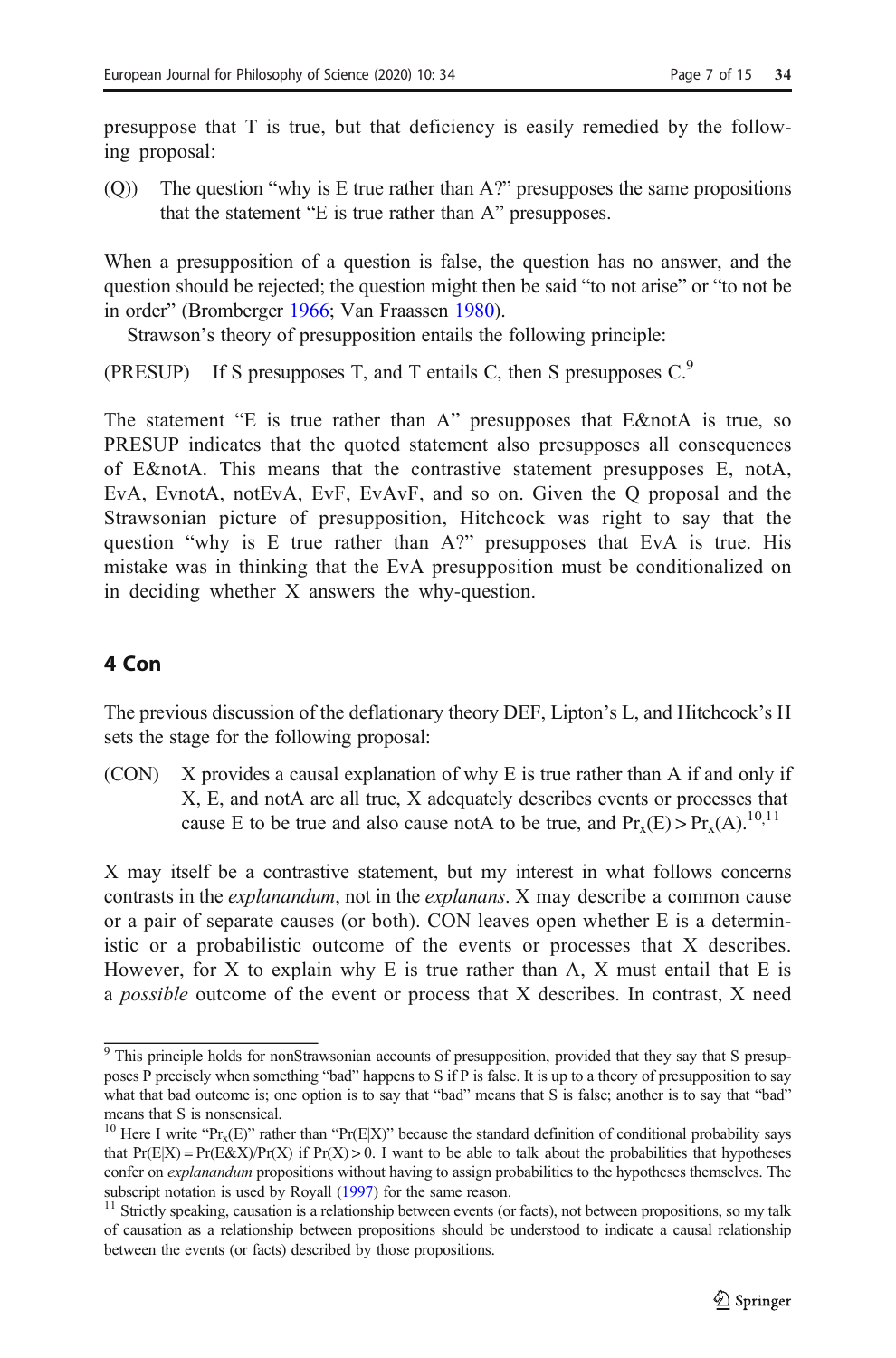not say that A is possible; indeed, X may say that it is not. I take the probabilities mentioned in CON to be objective (in keeping with the broadly "ontic" view of explanation I mentioned earlier), but this leaves open whether a reductive interpretation of objective probability is possible.<sup>12</sup> I put "adequately" in CON to mark the fact that not just any description of the causing events or processes will do.<sup>13</sup> Finally, I note that CON does not say that all explanations are contrastive or that all explanations are causal; it merely describes what contrastive causal explanation involves.

I offer no reductive account of what the causal relation amounts to, but I find useful the nonreductive idea that an event c causes an event e precisely when manipulating the system so that it changes from some event c′ to c (where  $c' \neq c$ ) would raise the probability of e; see Woodward [\(2003](#page-14-0)) for discussion.<sup>14</sup> Here "causes" and "prevents" are opposites; causes raise probabilities while preventors lower. The former are "positive causal factors" while the latter are "negative causal factors."<sup>15</sup>

To keep my account simple, I'll limit myself to causal variables that have just two states. The argument I'll make will apply to the fact that smoking tobacco rather than not smoking tobacco causes lung cancer, but not to how non-smoking, moderate smoking, and heavy smoking affect lung cancer. Extending the story told here to discrete n-state  $(n>2)$  and continuous causal variables is a project for the future. However, I place no such restriction on the finite number of alternative states an effect variable may have, for reasons that will become clear.

If D is deterministic and true, then the event to which it assigns a probability of 1 must happen, and events to which D assigns a probability of 0 cannot (where the number of conceivable outcomes is finite). When this D explains why one event rather than another happened, it automatically obeys the probabilistic constraint described in CON. The nontrivial question about CON concerns whether a true probabilistic theory must obey it. I think that  $Pr_x(E)$  $Pr<sub>x</sub>(A)$  is a necessary condition for X to provide a causal explanation of why E is true rather than A, regardless of whether X is deterministic or probabilistic. X must "favor" E over A if X is going to explain why E *rather than* A is

 $\frac{12}{12}$  And since CON will soon be applied to a true deterministic theory and to a true probabilistic theory that address the same *explanandum* partition, I'm assuming that objective probabilities that are strictly between 0 and 1 are compatible with an underlying determinism. See Sober (2011, Section 5.3) for discussion.

<sup>&</sup>lt;sup>13</sup> Philosophers disagree about what a causal explanation is; for example, see Lewis ([1986](#page-14-0)), Sober ([1983](#page-14-0), [2011\)](#page-14-0), Skow ([2014](#page-14-0)), Elgin and Sober [\(2015\)](#page-13-0), Lange and Rosenberg [\(2011\)](#page-14-0), and Lange [\(2017\)](#page-14-0). Some of the insights from this literature may require CON to be fine-tuned. I hope those insights won't upset the apple-cart that I am pushing here.

<sup>&</sup>lt;sup>14</sup> In order not to multiply notations beyond necessity, I will usually treat X, E, and A as propositions, but sometimes I'll treat them as events or states of a variable. I could introduce lower-case, x, e, and a for events (or states) and reserve capital letters X, E, A for the proposition that this or that event (or state) has occurred (or is instantiated), but that seems to me to be unnecessary since context indicates which of these I am talking about.

<sup>&</sup>lt;sup>15</sup> A lot of current philosophical discussion of causation focuses on causal variables, and authors who think along those lines sometimes see no point in distinguishing events that causally promote from events that tend to causally prevent. It's interesting that contrastive explanations force one to consider distinct states of a single effect variable; variable-talk is not enough.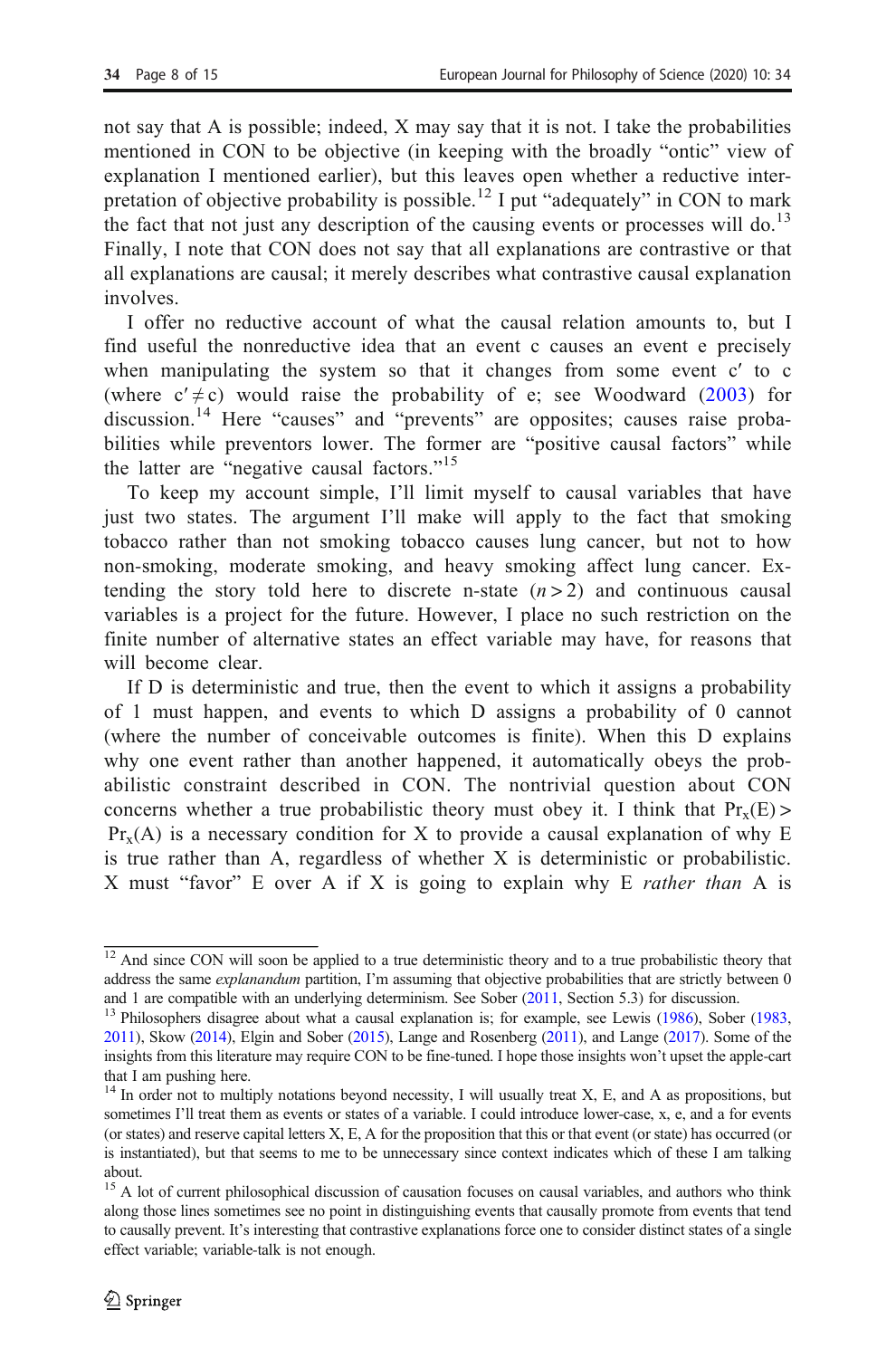<span id="page-8-0"></span>true.<sup>16</sup> The fact that a coin is fair does not explain why it landed heads rather than tails. And the fact that a coin is biased in favor of tails does not explain why the coin landed heads rather than tails.<sup>17</sup>

What does CON say about Lipton's example of paresis and syphilis? It entails what Lipton says: the fact that Jones rather than Smith has paresis is explained by the fact that Jones had tertiary syphilis while Smith did not. Tertiary syphilis causally promotes paresis, so the absence of tertiary syphilis promotes the avoidance of paresis. But now let's consider a slightly different example. Does tertiary syphilis explains why Jones contracted paresis rather than avoiding that ailment? CON says no; tertiary syphilis causally promotes paresis, but the syphilis does not favor paresis over non-paresis. Does tertiary syphilis explain why someone avoided paresis rather than getting that disease? CON says no here too; tertiary syphilis favors avoiding paresis over contracting that disease, but syphilis doesn't causally promote the avoidance of paresis. I think these consequences are as they should be.

CON, I submit, avoids the mistakes that undermine the accounts described in the previous section of what it takes to explain why E is true rather than A. The deflationary theory DEF has an implausible consequence; it entails that you can explain why E is true rather than A just by explaining E, when E, A, and B form a partition. CON does not make that mistake. CON also avoids Lipton's [\(1993](#page-14-0)) error of demanding that the explanation of why E is true rather than A must describe separate causal histories for E and notA, and it also avoids the complementary mistake that Sober ([1986\)](#page-14-0) makes when he says that the explanation of why E is true rather than A must postulate a common cause of E and notA. Hitchcock's account, I've argued, errs when it asserts that an explanation of why E is true rather than A need only describe a way in which E and A are the same, and CON avoids that mistake as well. In addition, CON avoids a second mistake in Hitchcock's account, namely his claim that whether X answers the question "why is E true rather than A?" must be addressed by conditionalizing on EvA.

A fuller exploration of CON is worth undertaking, but at this point I'm going to assume that CON is true, and use that criterion to argue for my main thesis.

# 5 The Main thesis

My main thesis is restricted to a comparison of a true probabilistic theory P and a true deterministic theory D that apply to the same finite *explanandum* partition  $C = (C_1, C_2,$  $..., C_n$ ). For the probabilistic theory P, its applying to that partition means that P says

 $\frac{16}{16}$  The favoring described here differs from the favoring described in the law of likelihood, on which see Hacking [\(1965](#page-14-0)) and Sober ([2015](#page-14-0)).<br><sup>17</sup> These claims about the two coins, if true, show why X's raising the probability of E and lowering the

probability of A isn't sufficient for X to explain why E is true rather than A. Suppose you toss a fair coin and it lands heads. Suppose, further, that if you hadn't tossed a fair coin, you would have tossed a coin that is biased in favor of tails. This means that tossing the fair coin raised the probability of heads (and lowered the probability of tails), but the fact remains that your tossing the fair coin doesn't explain why it landed heads rather than tails.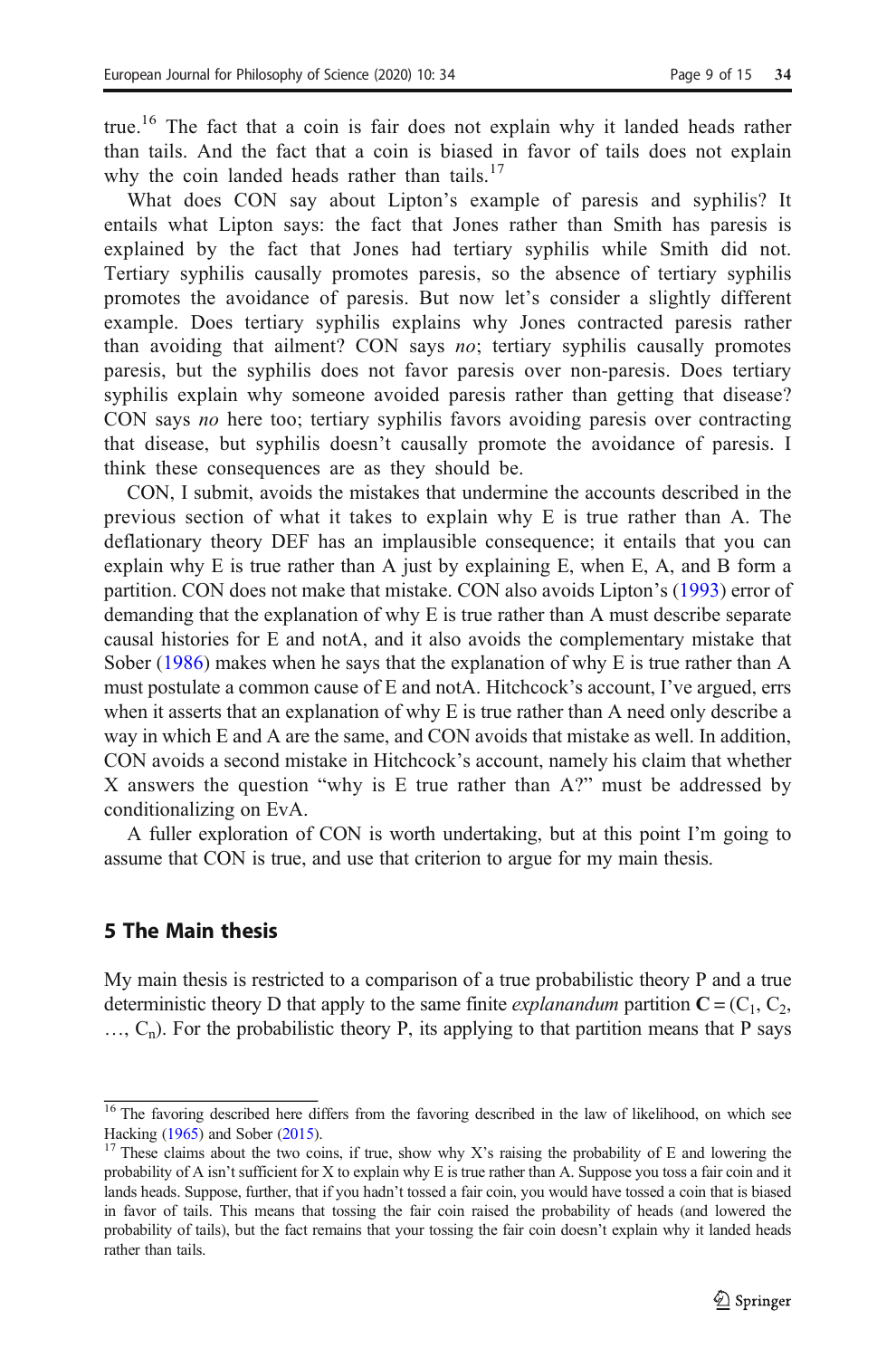that the n members of  $C$  are pair-wise incompatible,  $P$  assigns a probability to each member of C, at least two of those probabilities are positive, and the n probabilities sum to 1. For the deterministic theory D, its applying to the partition means that D says that the members of  $C$  are pair-wise incompatible,  $D$  entails one member of  $C$ , and  $D$  also entails that all the others are false.

The contrastive explanatoriness that a true theory T has, relative to an n-membered explanandum partition to which T applies, is to be understood as follows. Suppose  $C_t$ , a member of the partition, is true and the other n−1 members are false. There therefore are n−1 true contrastive propositions constructable from this partition, each of the form " $C_t$ is true rather than  $C_i$ " (where  $i \neq t$ ). The contrastive explanatoriness that a theory has, relative to this partition, goes up as the number of true contrastive propositions that the theory explains goes up. I don't want to say that the theory's contrastive explanatoriness is *proportional* to the percentage of true contrastive propositions it explains. That would mean that a theory that explains 6 out 10 contrastive propositions is twice as explanatory as a theory that explains just 3. And I don't want to compare the contrastive explanatoriness of two theories that apply to different *explanandum* partitions, nor do I want to compare the contrastiveness that a single theory has relative to one partition with the explanatoriness it has relative to another. If one theory is more explanatory than another relative to a shared partition in the sense just defined, it does a more "thorough" or "complete" job of explaining the true contrastive propositions constructable from that partition. This is different from a theory's scope or generality, which are often understood in terms of the number or variety of real-world systems to which a theory applies.

I'll now use CON to argue that a true deterministic theory often explains more contrastive facts than a true probabilistic theory does, relative to a shared finite explanandum partition. In developing this argument, I'll assume, in agreement with Salmon and Jeffrey, that a hypothesis H can explain why E is true rather than A even when H says that E was very improbable. My argument is made simpler by using this idea, but the argument can be reformulated without it, as I'll explain in the next section.

First, let's nail down the straightforward picture of how a true deterministic theory D bears on a finite explanandum partition to which it applies. Here applicability means that there exists a member of the  $C$  partition,  $C_i$ , such that

$$
Pr_D(C_i) = 1 > Pr_D(C_j) = 0, \text{ for all } j \neq i.
$$

If D is true, and D entails  $C_i$ , then  $C_i$  must be true. Given this, CON entails that the deterministic theory D explains n−1 contrastive facts, each of the form "C<sub>i</sub> is true rather than C<sub>i</sub>" (where  $j \neq i$ ). Theory D thus explains *all* of the true contrastive propositions constructable from the  $C$  partition;  $D$  thus has *maximal* contrastive explanatoriness, relative to the partition. No true probability theory P can do better.

A true probabilistic theory P that applies to the C partition will either explain all n−1 contrastive facts, or it will explain fewer. Indeed, it's possible that P explains *none* of those contrastive facts. If so, P has minimal contrastive explanatoriness, relative to C.

It's easy to see what it takes for a probabilistic theory P to achieve maximal contrastive explanatoriness relative to partition C. If the probability that P assigns to  $C_i$  is greater than the probability it assigns to  $C_i$  (for all  $j \neq i$ ) and  $C_i$  is true, then (according to CON) P achieves maximal contrastive explanatorinesss; P explains all  $n-1$  of the true contrastive propositions constructable from C. However if P assigns to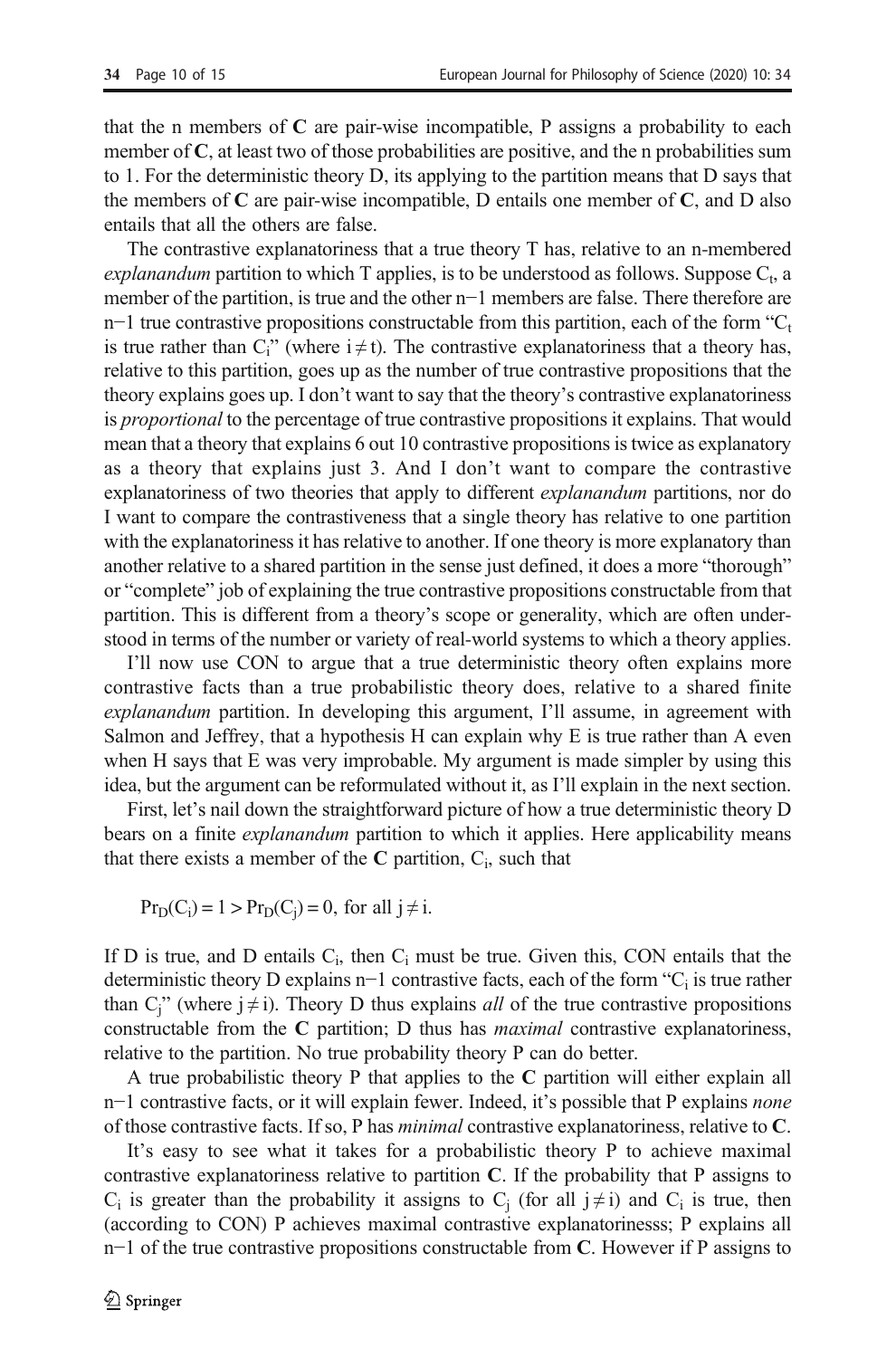<span id="page-10-0"></span> $C_i$  a probability that is less than or equal to the probability it assigns to  $C_i$  (for all  $j \neq i$ ) and  $C_i$  is true, then P has no contrastive explanatoriness with respect to  $C$ . An example of this worst-case scenario arises when the probability distribution that P assigns to the members of the C partition is flat.

Having just described best- and worst-case scenarios for the probabilistic theory P, I want to describe a simple situation in which P's degree of contrastive explanatoriness is in between. Suppose that the probabilities that theory P assigns to the members of  $C$  are all positive and all different; this theory is APAD, for short. The APAD property means that we can arrange the propositions in  $C$  in order of the increasing probability they have, according to theory P. In this arrangement,  $Pr_p(C_j) < Pr_p(C_{j+1})$ , for all  $1 \leq j < n$ . Now there are several cases to consider:

- First, suppose that  $C_n$  is true. Then, according to CON, P explains why  $C_n$  rather than  $C_i$  is true, for all j < n. So P explains n−1 contrastive facts.
- Second, suppose that  $C_{n-1}$  is true. Then, according to CON, P explains why  $C_{n-1}$ rather than C<sub>i</sub> is true, for all j < n−1, but P does not explain why C<sub>n-1</sub> is true rather than  $C_n$ . So P explains n−2 contrastive facts.
- Third, suppose that  $C_{n-2}$  is true. Then, according to CON, P explains why  $C_{n-2}$  rather than C<sub>i</sub> is true, for all j < n−2, but P does not explain why C<sub>n-2</sub> is true rather than C<sub>n</sub>, nor does P explain why  $C_{n-2}$  is true rather than  $C_{n-1}$ . So P explains n−3 contrastive facts.

And so on down the line. At the bottom of the list,  $C_1$  is true, so CON entails that P fails to explain why  $C_1$  is true rather than  $C_j$ , for each j such that  $1 < j \le n$ . Thus, if **C** is a partition, relative to both a true deterministic theory D and a true probabilistic theory P, then D explains every true contrastive proposition constructable from that partition, whereas P, if it is APAD, will fail to do so if the true proposition in the partition isn't the one that P says is most probable. In addition, the explanatory gap between the two theories widens as the true proposition in the partition gets lower and lower in the probability ordering that P entails.

What if the probabilistic theory P is not APAD? There are two types of probabilistic theory to consider here. There are probabilistic theories that assign probabilities to the members of C that are all *positive* though some are *equal*, and there are probabilistic theories that assign probabilities that sometimes are equal to zero. Delving into this space of possible theories may be worthwhile, but this detail need not detain us, since the main result is now in place: *a true probabilistic theory* P *can't have greater contrastive* explanatoriness than a true deterministic theory  $D$ , relative to partition  $C$ . The only way that P can have the same degree of contrastive explanatoriness is if P assigns to  $C_i$  a probability that is greater than the probability P assigns to  $C_i$  (for all  $j \neq i$ ) and  $C_i$  is true. This result is a consequence of the probabilistic inequality described in CON.

#### 6 Discussion

The explanatory gap between deterministic and probabilistic theories widens if you apply Hempel's ([1965](#page-14-0)) idea that probabilistic theory P can't explain  $C_i$  unless  $Pr_p(C_i)$ 0.5 to contrastive explanations. The Hempelian formulation that results is that P can't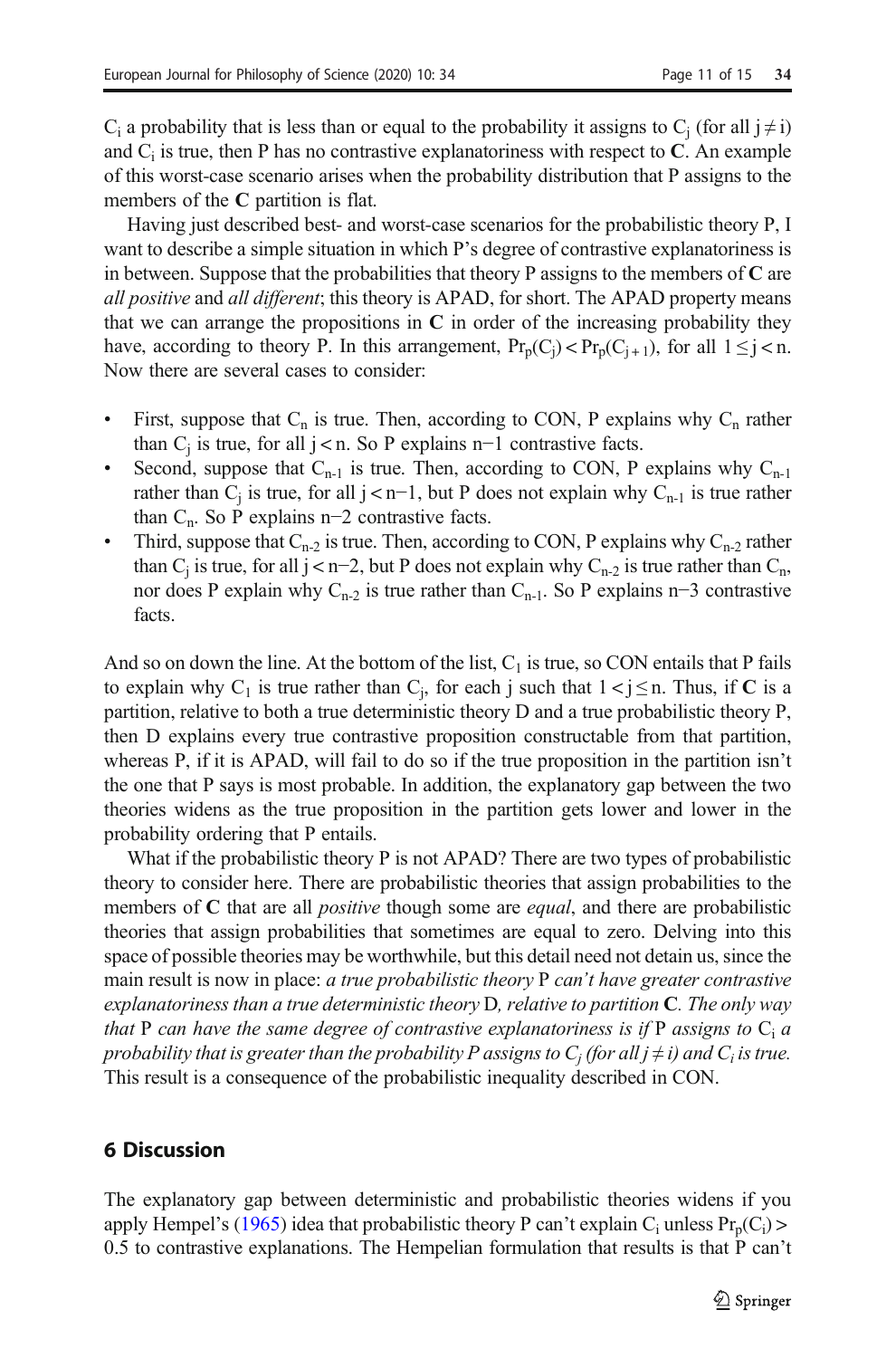explain why E is true rather than A unless  $Pr_n(E) > 0.5$ . This means that when you observe which member of the C partition is true, there are two possibilities. The first is that the partition has a member to which P assigns a probability greater than 0.5 and that proposition is true. In this case, there are n−1 contrastive propositions that the probabilistic theory P explains. The second possibility is that P doesn't assign a probability greater than  $0.5$  to any member of C, or it does but that's not the one that is true. In this case, the Hempelian idea entails that P can't explain any of the true contrastive propositions constructable from the partition. Not surprisingly, the Hempelian idea entails that probabilistic theories often have less contrastive explanatoriness than the Jeffrey/Salmon idea says they have.

If you think of the propositions in the C partition as observation claims, the story told in the previous section involves a single observation. If you observe that  $C_i$  is true, and you know that  $C_i$  is a member of partition C, then you know that n−1 contrastive propositions are true; these several contrastive propositions derive from a single observation. Even so, the argument given in the previous section generalizes to the case in which there are numerous observations to which a deterministic theory D and a probabilistic theory P each apply. The previous example about the urn illustrates this point. Suppose you sample 1000 times (with replacement) from this urn, each time drawing a single ball, and you happen to obtain 205 green balls and 795 red ones. For each of the 795 red outcomes, the probabilistic hypothesis (that the sampling was random and the urn contains 20% green balls and 80% red) explains why the ball you drew was red rather than green, but for the 205 green outcomes, the hypothesis fails to explain why the ball was green rather than red. A true deterministic model would do much better.

A deterministic explanation for this data set will need to discern physical differences that the probabilistic explanation does not recognize. For example, the physical details of the sampling process that led to your drawing a red ball will have to differ from the physical details that led to your drawing a green one. And even among the red draws, the physical details may well differ, and the same is true for the green draws. The deterministic explanation may need to be a 1000-fold conjunction, with each conjunct telling a unique physical story that applies to a single outcome in your data set. This deterministic explanation disunifies the observations, whereas the probabilistic explanation unifies them. I don't conclude from this that the deterministic model isn't an explanation or that it's a terrible explanation (despite what Putnam [1975](#page-14-0) maintains). The deterministic explanation is more detailed but less unifying, whereas the probabilistic explanation is less detailed but more unifying. Unification and detail are both explanatory virtues (Jackson and Pettit [1992](#page-14-0); Sober [1999,](#page-14-0) [2015\)](#page-14-0).

The concept of a theory's contrastive explanatoriness that I have described in this paper is relative to an *explanandum* partition. Given this, there is a mistake that I want to identify. Suppose a deterministic theory D applies to only 50 real-world systems whereas a probabilistic theory P applies to those 50 and to 50 others. The greater generality of P is nice, but when D and P both explain what happens in a given system, you can't conclude that P provides the better explanation of what happens *there* from the fact that P explains what happens in *other* systems about which D says nothing. How generally applicable a theory is and how well it explains the contrastive propositions constructable from a single partition are different questions.

A referee has suggested that I consider contrastive propositions that take up more than two members of the n-membered *explanandum* partition **C**. For example, instead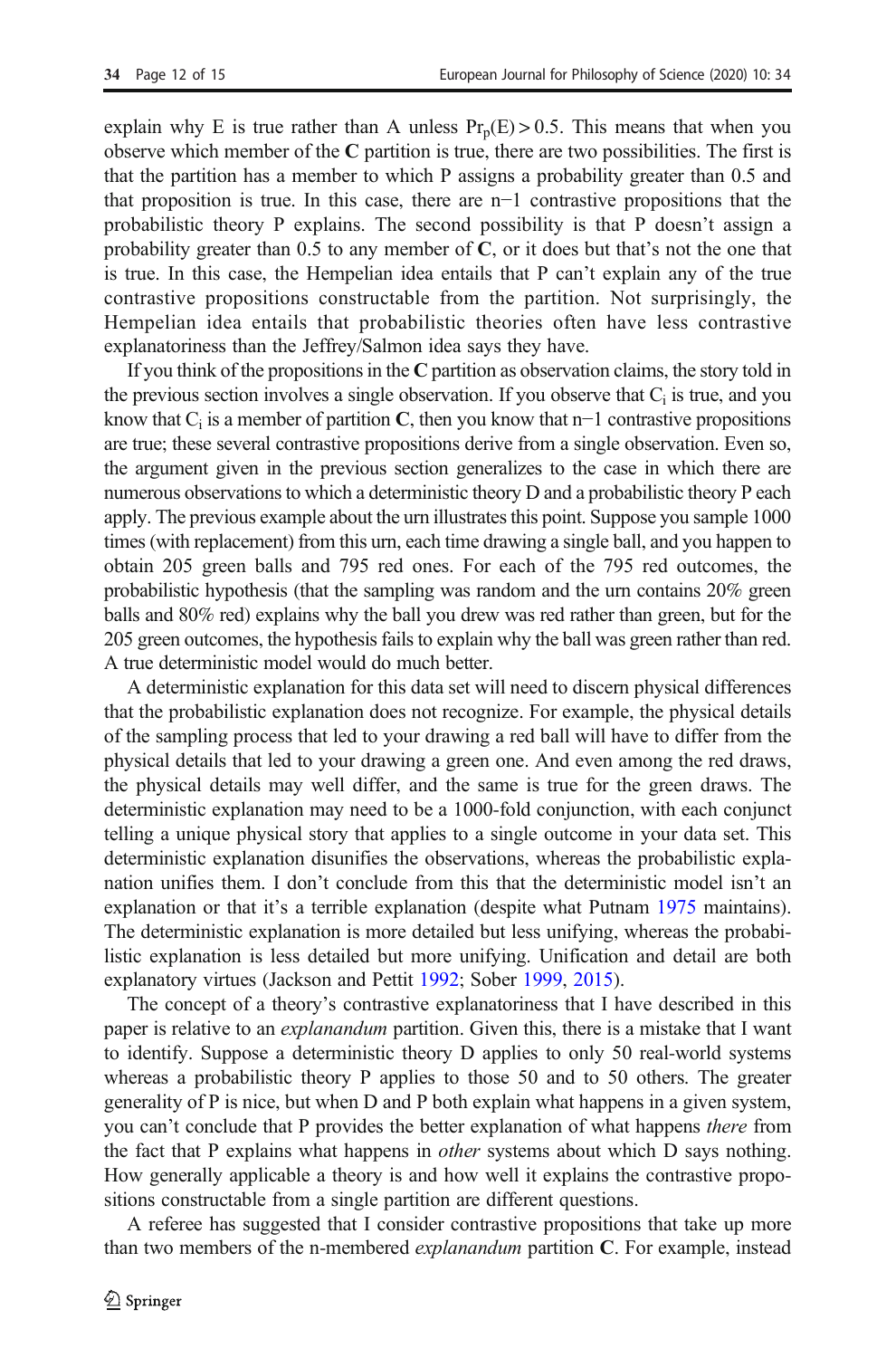of looking exclusively at contrastive propositions that have the form  $C_t$  is true rather than  $C_i$ ," one could also consider propositions of the form " $C_i$  is true rather than  $C_i$  or  $C_i$ " and propositions of the form " $C_t$  or  $C_k$  is true rather than  $C_i$  or  $C_i$ ." Happily, widening the problem in this way does not dislodge my main thesis.

I have compared deterministic theory D and probabilistic theory P relative to an explanation partition  $C$ , so the question may be raised as to how  $C$  should be constructed. For example, when I introduced the urn example, I described a probabilistic hypothesis that says that 20% of the balls in the urn are green and 80% are red, so there are only two possible outcomes of your drawing a single ball. These two outcomes form a partition, but so does the three-member partition that includes the ball's being purple. Does introducing this zero probability outcome to the partition open the floodgates? If the ball's being purple is added to the partition, what about the sundry other colors that one could mention? Where does the adding stop? The answer is that one should introduce these extra items only if there is a point in doing so. Adding purple makes sense because it shows that the probabilistic explanation of the sampling outcome has contrastive explanatoriness that would have been invisible if you had considered only the two-membered partition. However, putting lots more outcomes into a partition *may* be pointless. Indeed, it is pointless if the task at hand is to compare the contrastive explanatoriness of a true deterministic theory with the contrastive explanatoriness of a true probabilistic theory. You can add those extras if you want, but you are wasting ink in doing so.<sup>18,19</sup>

My comparison of a true probabilistic and a true deterministic theory that apply to the same *explanandum* partition has involved counting the number of true contrastive propositions that each theory explains, but I have not discussed the project of measuring how well the two theories explain a single contrastive proposition. This is where a theory of explanatory power would come in handy. Several measures of explanatory power $^{20}$  and of causal strength<sup>21</sup> have been proposed in the literature,<sup>22</sup> but these measures were constructed with noncontrastive *explananda* in mind. When it comes to contrastive explanatory power, CON provides some guidance. If a necessary condition for H to explain why E is true rather than A is that  $Pr_H(E) > Pr_H(A)$ , a natural suggestion for measuring H's contrastive explanatory power is the difference measure,  $Pr_H(E) - Pr_H(A)$ .<sup>23</sup> When a true deterministic theory D and a true probabilistic theory both explain why E is true rather than A (as judged by CON), D has the higher degree of explanatory power (as judged by the difference measure). Indeed D has the highest degree of explanatory power possible, since  $Pr_D(E) - Pr_D(A) = 1$ . However, a word of caution is in order here, which applies to both

<sup>&</sup>lt;sup>18</sup> For those who are reluctant to include "additional" propositions in the *explanandum* partition to which probabilistic theory P assigns zero probability, I note that depriving the partition of those propositions further reduces the contrastive explanatory power of the probabilistic theory, and thus strengthens the main thesis of this paper.

<sup>&</sup>lt;sup>19</sup> A partition that theory T says is exclusive and exhaustive can be expanded ad infinitum by adding new members to which T assigns zero probability. In doing so, T seems to achieve a degree of contrastive explanatoriness that approaches infinity, and that may seem to be an objection to the argument advanced here. My reply is that I never defined a measure of the absolute explanatoriness a theory. My exclusive focus was on comparing the contrastive explanatoriness of two theories, relative to a shared finite partition.<br><sup>20</sup> See, for example, Schupbach and Sprenger (2011) and Crupi and Tentori (2012).

<sup>&</sup>lt;sup>21</sup> See, for example, Cheng (1997), Ay and Polani (2008), Fitelson and Hitchcock [\(2011\)](#page-14-0), Korb et al. [\(2011](#page-13-0)), Janzing et al. ([2013](#page-14-0)), Gerstenberg et al. ([2015](#page-14-0)), and Sprenger [\(2018](#page-14-0)).<br><sup>22</sup> Glymour (2015) criticizes these measures for the Bayesian framework they adopt.<br><sup>23</sup> If the literature on measuring degree of Bayesian confirmati

of contrastive explanatory power to consider as well.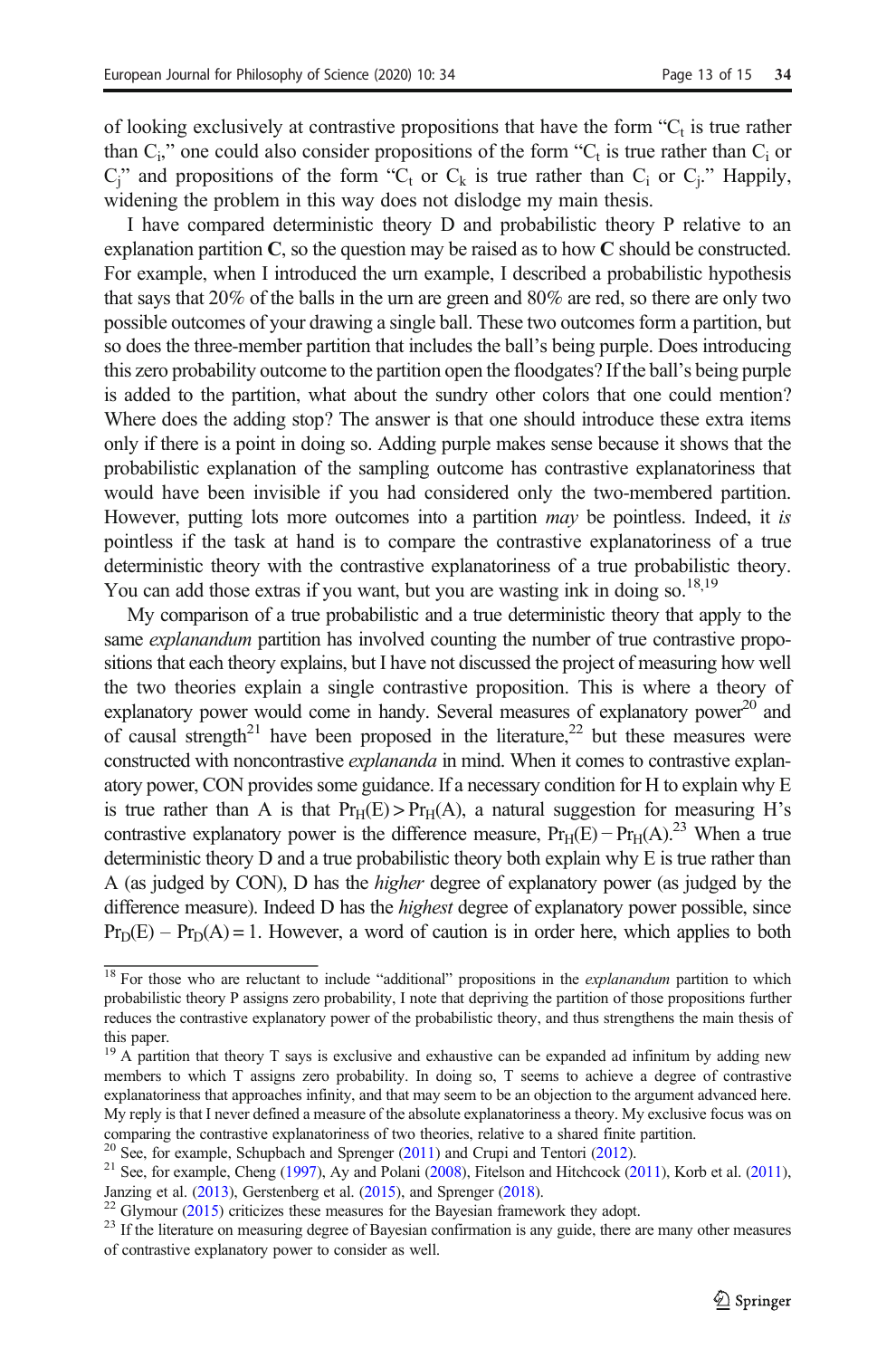<span id="page-13-0"></span>contrastive and noncontrastive explanatory power: if explanatory power is multidimensional (Ylikoski and Kuorikoski [2010\)](#page-14-0), it may be impossible to represent explanatory power as a single number.

### 7 Concluding comment

Hempel argued that a hypothesis that explains E must assign E a probability greater than 0.5; Jeffrey and Salmon replied that E can be explained by a theory that assigns E a very low probability. I think that Jeffrey and Salmon were right and Hempel was wrong, and it may seem to follow that probabilistic theories are just as explanatory as deterministic theories. I have argued that this picture comes to grief when contrastive explanations are considered. Whether or not all explanations are contrastive, many of them are, and a plausible characterization of contrastive causal explanation includes the requirement that H explains why E is true rather than A only if  $Pr_H(E) > Pr_H(A)$ , or so I have argued. This probabilistic constraint is different from Hempel's, but it is a constraint nonetheless. It is in this context that one finds an asymmetry between deterministic and probabilistic explanations. A true deterministic theory often has greater contrastive explanatoriness than a true probabilistic theory (relative to a shared explanandum partition), but a true probabilistic theory never has greater contrastive explanatoriness than a true deterministic theory (relative to a shared partition).

Acknowledgments I thank Hayley Clatterbuck, Daniel Hausman, Christopher Hitchcock, Stephanie Hoffmann, John MacKay, William Roche, David Hillel Ruben, Alan Sidelle, Dennis Stampe, and anonymous referees for useful discussion. My first exposure to the idea of contrastive contexts came from Fred Dretske, right after I started teaching at University of Wisconsin−Madison in 1974. Fred was a great mentor, a true friend, and an inspiring philosopher. This paper is dedicated to him.

# References

- Ay, N., & Polani, D. (2008). Information Flows In Causal Networks. Advances in Complex Systems (ACS),  $11(01)$ , 17–41.
- Bromberger, S. (1966). Why-questions. In R. Colodny (Ed.), Mind and cosmos (pp. 86–108). Pittsburgh: University of Pittsburgh Press.
- Cheng, P. (1997). From Covariation to causation a causal power theory. Psychological Review, 104(2), 367– 405.
- Clatterbuck H. (forthcoming). "A Defense of Low Probability Scientific Explanations," Philosophy of Science.
- Crupi, V., & Tentori, K. (2012). A second look at the logic of explanatory power (with two novel representation theorems). Philosophy of Science, 79, 365–385.
- Dretske, F. (1972). Contrastive statements. Philosophical Review, 81, 411–437.
- Elgin, M., & Sober, E. (2015). Causal, A Priori true, and explanatory − a reply to Lange and Rosenberg. Australasian Journal of Philosophy, 93, 167–171.
- Fitelson, B., & Hitchcock, C. (2011). Probabilistic measures of causal strength. In P. McKay-Illari, F. Russo, & J. Williamson (Eds.), Causality in the Sciences (pp. 600–628). Oxford.
- Garfinkel, A. (1981). *Forms of explanation − rethinking the questions of social theory*. New Haven: Yale University Press.
- Gerstenberg, T., Goodman, N., Lagnado, D., & Tenenbaum, J. (2015). "How, whether, why causal judgments as counterfactual contrasts." Proceedings of the 37th Annual Conference of the Cognitive Science Society, Austin, pp. 782–787.